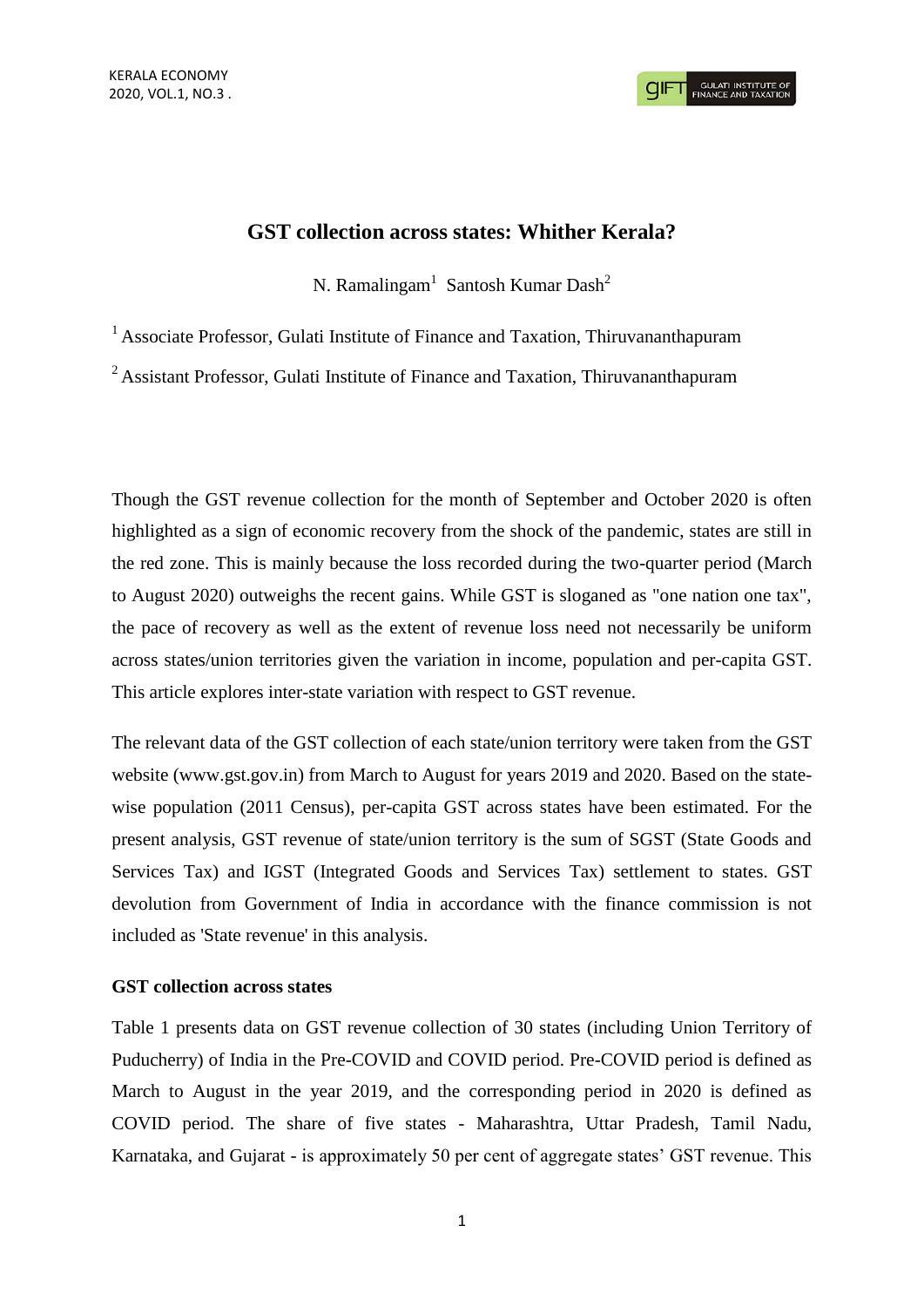pattern holds good during Pre-COVID and COVID period. This high concentration in GST collection is in sync with their high contribution towards GDP of the country (47.9 per cent) as per the state GDP data for 2018-19. Similarly, they also account for 42.3 per cent of the population as consumers of goods and services. This implies that on an average 1 per cent of population in these states contribute to 1.17 per cent of tax revenue.

|                  | State/UT            | Share in      | Mar - Aug 2019 |        | Mar - Aug 2020 |           | Revenue   |
|------------------|---------------------|---------------|----------------|--------|----------------|-----------|-----------|
| No.              |                     | <b>GDP</b>    | Revenu         | Share  | Revenu         | Share     | Loss      |
|                  |                     | (per<br>cent) | (Rs.           | (per   | (Rs.           | (percent) | (Percent) |
|                  |                     |               | Crore)         | cent)  | Crore)         |           |           |
| $\mathbf{1}$     | Maharashtra (MH)    | 14.58         | 40131.50       | 16.30  | 28192.90       | 15.80     | $-29.70$  |
| $\overline{c}$   | Uttar Pradesh (UP)  | 8.14          | 23418.30       | 9.50   | 16904.00       | 9.50      | $-27.80$  |
| $\overline{3}$   | Tamil Nadu (TN)     | 8.69          | 20581.20       | 8.40   | 13760.20       | 7.70      | $-33.10$  |
| $\overline{4}$   | Karnataka (KA)      | 8.04          | 20468.60       | 8.30   | 16276.70       | 9.10      | $-20.50$  |
| $\overline{5}$   | Gujarat (GJ)        | 8.49          | 17570.80       | 7.10   | 12080.50       | 6.80      | $-31.20$  |
| 6                | West Bengal (WB)    | 5.29          | 13334.90       | 5.40   | 9258.40        | 5.20      | $-30.60$  |
| $\boldsymbol{7}$ | Telangana (TS)      | 4.38          | 11558.30       | 4.70   | 8759.50        | 4.90      | $-24.20$  |
| $\,8\,$          | Rajasthan (RJ)      | 4.85          | 10980.90       | 4.50   | 8102.50        | 4.50      | $-26.20$  |
| $\overline{9}$   | Andhra Pradesh (AP) | 4.44          | 9996.70        | 4.10   | 7435.70        | 4.20      | $-25.60$  |
| 10               | Kerala (KL)         | 4.00          | 9837.20        | 4.00   | 6523.00        | 3.70      | $-33.70$  |
| 11               | Madhya Pradesh (MP) | 3.73          | 9640.70        | 3.90   | 6901.30        | 3.90      | $-28.40$  |
| 12               | Delhi (DL)          | 4.22          | 9142.00        | 3.70   | 6541.20        | 3.70      | $-28.40$  |
| 13               | Haryana (HR)        | 3.80          | 8947.40        | 3.60   | 6852.70        | 3.80      | $-23.40$  |
| 14               | Bihar (BR)          | 2.69          | 7767.20        | 3.20   | 6036.50        | 3.40      | $-22.30$  |
| 15               | Odisha (OR)         | 2.73          | 6463.20        | 2.60   | 5550.90        | 3.10      | $-14.10$  |
| 16               | Punjab (PB)         | 2.84          | 6199.20        | 2.50   | 4643.40        | 2.60      | $-25.10$  |
| 17               | Assam (AS)          | 1.67          | 4247.00        | 1.70   | 2959.20        | 1.70      | $-30.30$  |
| 18               | Jharkhand (JH)      | 1.61          | 4040.40        | 1.60   | 2894.90        | 1.60      | $-28.40$  |
| 19               | Chhattisgarh (CT)   | 1.65          | 3873.60        | 1.60   | 3059.40        | 1.70      | $-21.00$  |
| 20               | Uttarakhand (UK)    | 1.38          | 2517.50        | 1.00   | 1638.10        | 0.90      | $-34.90$  |
| 21               | Himachal Pradesh    |               |                |        |                |           |           |
|                  | (HP)                | 0.84          | 1662.20        | 0.70   | 1275.10        | 0.70      | $-23.30$  |
| 22               | Goa (GA)            | 0.45          | 1112.40        | 0.50   | 694.70         | 0.40      | $-37.60$  |
| 23               | Tripura (TR)        | 0.26          | 510.90         | 0.20   | 408.50         | 0.20      | $-20.00$  |
| 24               | Meghalaya (ML)      | 0.18          | 441.50         | 0.20   | 267.90         | 0.20      | $-39.30$  |
| 25               | Manipur (MN)        | 0.14          | 395.50         | 0.20   | 274.30         | 0.20      | $-30.70$  |
| 26               | Arunachal Pradesh   |               |                |        |                |           |           |
|                  | (AP)                | 0.12          | 379.00         | 0.20   | 307.50         | 0.20      | $-18.90$  |
| 27               | Nagaland (NL)       | 0.13          | 291.20         | 0.10   | 237.50         | 0.10      | $-18.40$  |
| 28               | Mizoram (MZ)        | 0.10          | 261.10         | 0.10   | 197.60         | 0.10      | $-24.30$  |
| 29               | Sikkim (SK)         | 0.13          | 243.60         | 0.10   | 153.20         | 0.10      | $-37.10$  |
| 30               | Puducherry (PY)     | 0.17          | 154.60         | 0.10   | 106.40         | 0.10      | $-31.20$  |
|                  | Total               | 100.00        | 246168.40      | 100.00 | 178293.50      | 100.00    | $-27.60$  |

**Table 1.** Pre-Covid and Covid period GST revenue

Source: Authors' calculation based on data extracted from www.gst.gov.in

\* Data of Jammu and Kashmir, Dama and Diu, Dadra and Nagar Haveli, Lakshadweep, Andaman and

Nicobar Island, Ladakh, Other Territory, and CBIC are not taken

2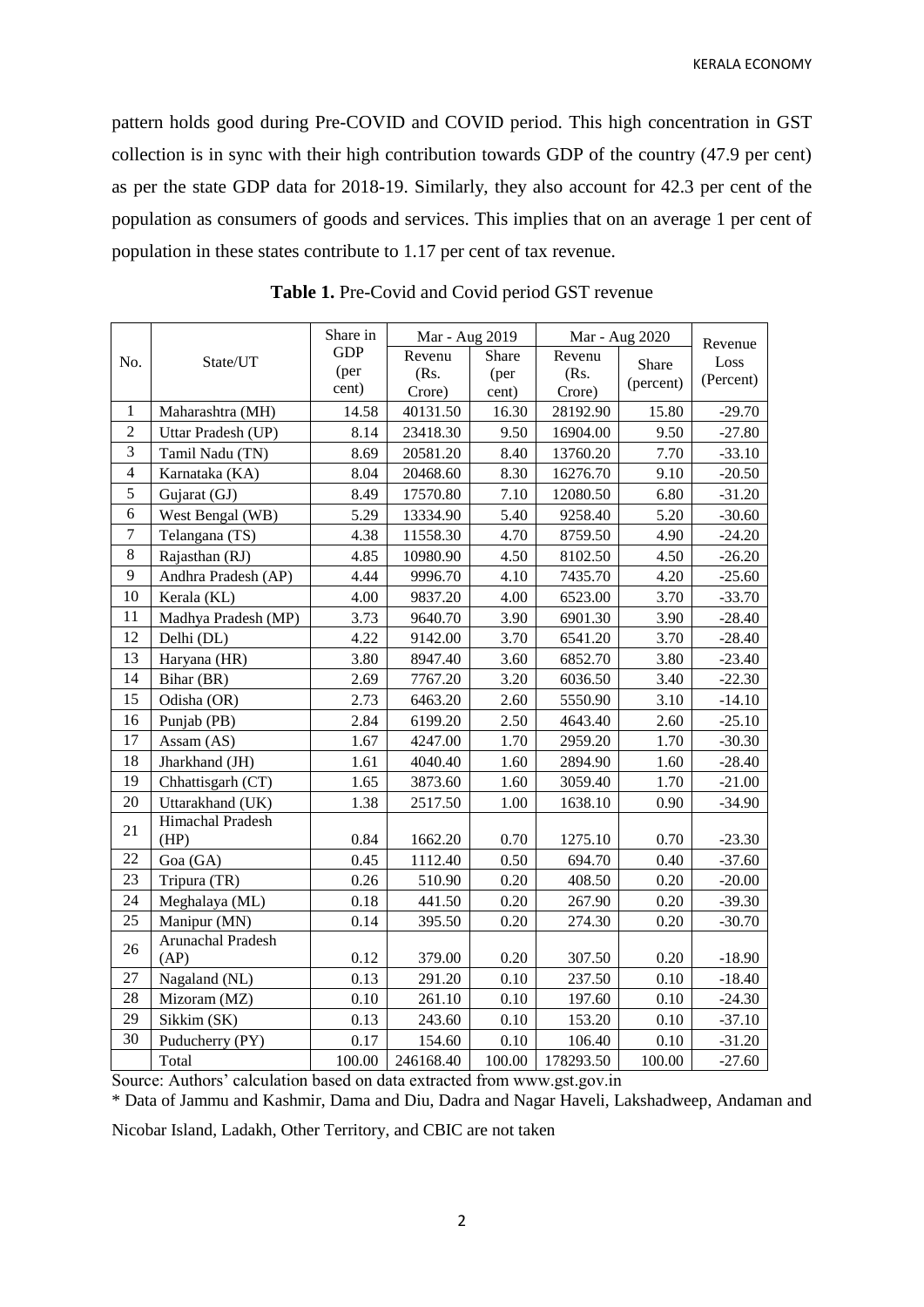When it comes to the next cohort of five states- West Bengal, Telangana, Rajasthan, Andhra Pradesh and Kerala - the share is 22.6 per cent of aggregate states' GST revenue. The share in GDP and population of these states is 23 per cent and 22.6 per cent respectively. It can be observed that share in GST revenue of these states corresponds with the share in GDP. One per cent population in these states on an average contributes to approximately 1 per cent of GST revenue.

Kerala belongs to this cohort and is positioned in 10th rank. However, Kerala's contribution is higher than the other four states' average. This is evident from the fact that 1 per cent of population of Kerala contributes 1.4 per cent to the GST revenue.

The states ranked from 11 to 20 with a population share of 32.5 per cent and GDP share of 26.3 per cent collect 25.5 per cent of total states' GST revenue. These states are Madhya Pradesh, Delhi, Haryana, Bihar, Odisha, Punjab, Assam, Jharkhand, Chhattisgarh, and Uttarakhand. It indicates that on an average each 1 per cent of population contributes 0.79 per cent of GST revenue collection. This implies lower per capita tax collection.

The bottom-ranked 10 states in terms of GST collection are Himachal Pradesh, Goa, Tripura, Meghalaya, Manipur, Arunachal Pradesh, Nagaland, Mizoram, Sikkim, and Puducherry. These states with 2 per cent population share and 2.5 per cent share in GDP collect 2.2 per cent of the GST revenue which suggests higher per capita tax collection. Each 1 per cent population in these states contributes to 1.10 per cent of GST revenue collection. These states though economically backward contribute more than proportionately to country's GST revenue.

The six southern states namely, Tamil Nadu, Karnataka, Telangana, Andhra Pradesh, Kerala, and Puducherry, with a population share of 21.1 per cent and GDP share of 21 per cent collect 29.5 per cent of nation's state GST revenue indicating higher contribution.

## **Percapita GST collection**

The percapita tax collection along with ranking of states is reported in Table 2.The state of Goa with 0.12 per cent share of the total population stands first among the 30 states in the per capita GST collection. During the 6 months period (March - August 2019) every citizen in Goa contributed Rs. 7625 to the state's GST purse. Though Delhi stands second, its contribution is only Rs. 5445 during the same period which is roughly Rs. 2000 less than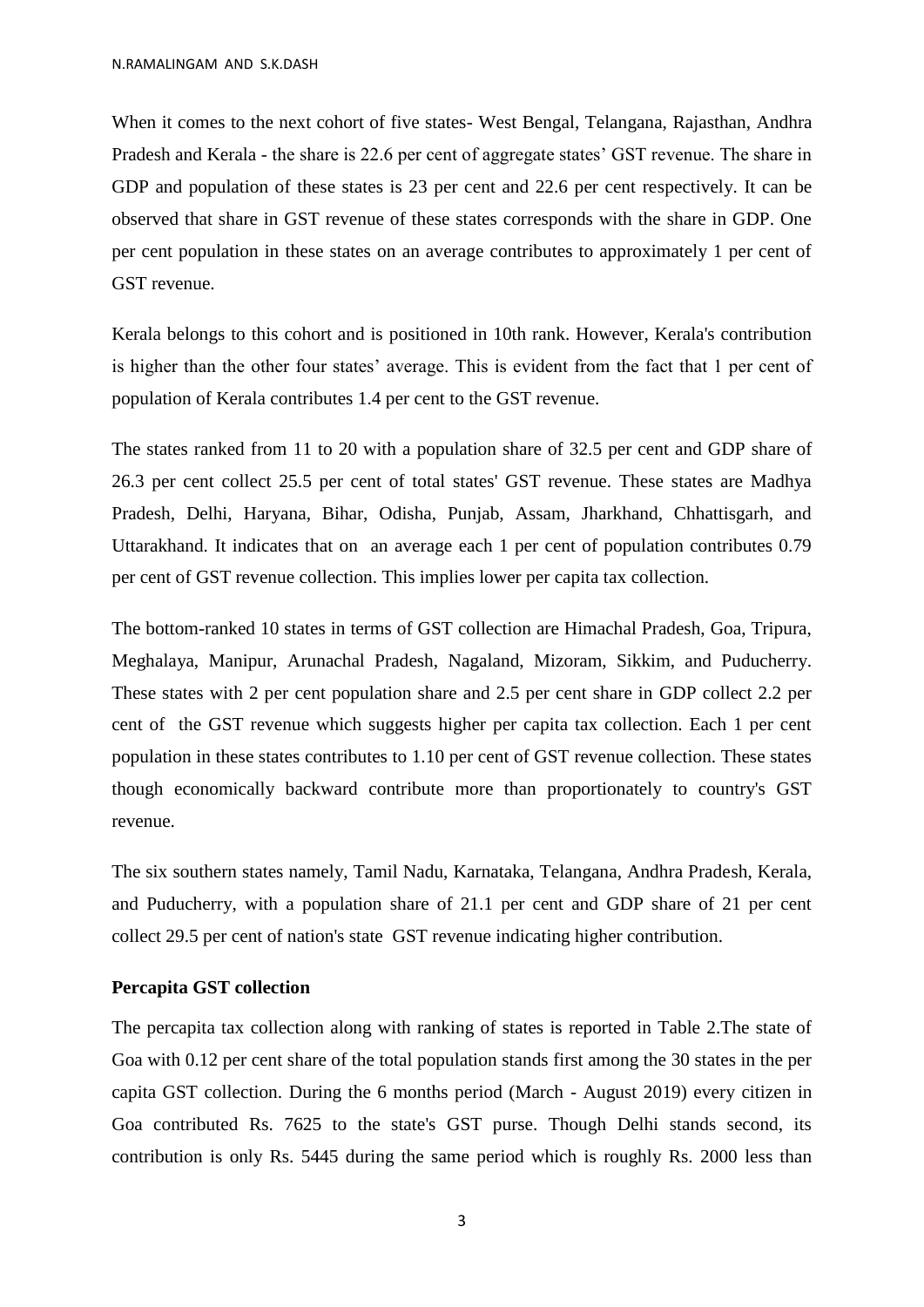Goa. Contribution of the next 5 states ranked as 3 to 7 in their order hovers around Rs. 3500 per head. The next nine states (ranked from 8 to 16) recorded an average per-capita GST of Rs. 2500 and Kerala belongs to this group holding 8th rank with Rs. 2944. The next 13 states (ranked from 17 to 29) contributed on an average Rs.1400 per person. Bihar is ranked as 30th with the lowest contribution of Rs. 746. Among the six southern states, Kerala holds the third position while Karnataka and Telengana are in the first and second positions respectively.

|                         | State/UT*              |                          | Mar - Aug 2019 |                | Mar - Aug 2020 |                |
|-------------------------|------------------------|--------------------------|----------------|----------------|----------------|----------------|
| No.                     |                        | Pop. Share<br>(per cent) | Revenu         |                | Revenu         | Rank           |
|                         |                        |                          | (Rs.)          | Rank           | (Rs.)          |                |
| 1                       | Goa (GA)               | 0.1                      | 7625           | 1              | 4761           | 1              |
| $\overline{2}$          | Delhi (DL)             | 1.4                      | 5446           | $\overline{2}$ | 3896           | $\overline{2}$ |
| 3                       | Sikkim (SK)            | 0.1                      | 3987           | 3              | 2508           | 6              |
| $\overline{\mathbf{4}}$ | Maharashtra (MH)       | 9.4                      | 3571           | $\overline{4}$ | 2509           | 5              |
| 5                       | Haryana (HR)           | 2.1                      | 3529           | 5              | 2703           | $\overline{3}$ |
| 6                       | Karnataka (KA)         | 5.1                      | 3350           | 6              | 2664           | $\overline{4}$ |
| $\overline{7}$          | Telangana (TS)         | 2.9                      | 3284           | $\overline{7}$ | 2489           | $\overline{7}$ |
| $\,8\,$                 | Kerala (KL)            | 2.8                      | 2945           | 8              | 1953           | 10             |
| 9                       | Gujarat (GJ)           | 5.1                      | 2907           | 9              | 1999           | 9              |
| 10                      | Tamil Nadu (TN)        | 6                        | 2853           | 10             | 1907           | 11             |
| 11                      | Arunachal Pradesh (AP) | 0.1                      | 2738           | 11             | 2221           | 8              |
| 12                      | Uttarakhand (UK)       | 0.8                      | 2496           | 12             | 1624           | 15             |
| 13                      | Himachal Pradesh (HP)  | 0.6                      | 2421           | 13             | 1857           | 12             |
| 14                      | Mizoram (MZ)           | 0.1                      | 2380           | 14             | 1801           | 13             |
| 15                      | Punjab (PB)            | 2.3                      | 2235           | 15             | 1674           | 14             |
| 16                      | Andhra Pradesh (AP)    | 4.1                      | 2024           | 16             | 1506           | 16             |
| 17                      | Rajasthan (RJ)         | 5.7                      | 1602           | 17             | 1182           | 20             |
| 18                      | Odisha (OR)            | 3.5                      | 1540           | 18             | 1322           | 17             |
| 19                      | Chhattisgarh (CT)      | 2.1                      | 1516           | 19             | 1198           | 19             |
| 20                      | Meghalaya (ML)         | 0.2                      | 1488           | 20             | 903            | 26             |
| 21                      | Nagaland (NL)          | 0.2                      | 1471           | 21             | 1200           | 18             |
| 22                      | West Bengal (WB)       | 7.6                      | 1461           | 22             | 1014           | 22             |
| 23                      | Tripura (TR)           | 0.3                      | 1391           | 23             | 1112           | 21             |
| 24                      | Manipur (MN)           | 0.2                      | 1385           | 24             | 960            | 23             |
| 25                      | Assam (AS)             | 2.6                      | 1361           | 25             | 948            | 25             |
| 26                      | Madhya Pradesh (MP)    | 6.1                      | 1327           | 26             | 950            | 24             |
| 27                      | Puducherry (PY)        | 0.1                      | 1239           | 27             | 853            | 28             |
| 28                      | Jharkhand (JH)         | 2.8                      | 1225           | 28             | 878            | 27             |
| 29                      | Uttar Pradesh (UP)     | 16.7                     | 1172           | 29             | 846            | 29             |
| 30                      | Bihar (BR)             | 8.7                      | 746            | 30             | 580            | 30             |

**Table 2.** Pre-Covid and Covid period percapita GST revenue

Source: Authors' calculation based on data extracted from www.gst.gov.in

Prima-face based on per-capita tax collection, it appears that Kerala's performance vis-à-vis other states in terms of GST collection is better. This could be attributed to the destination based character of GST and Kerala's higher consumer base inter alia on account of higher remittances. Nonetheless, there is reason to believe that Kerala is yet to reach its potential. In